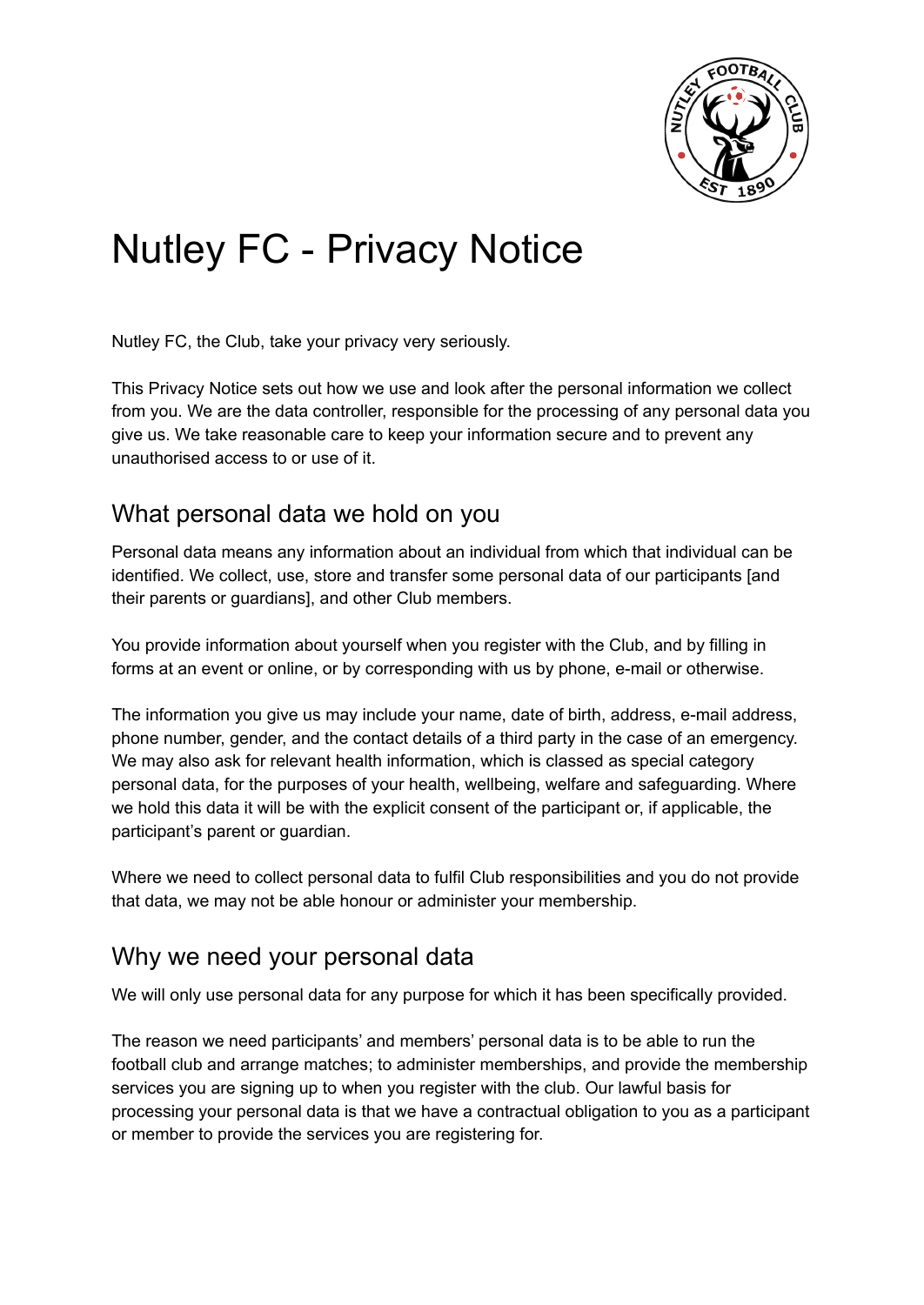We have set out below, in a table format, a description of all the ways we plan to use your personal data, and which of the legal bases we rely on to do so. We have also identified what our legitimate interests are where appropriate.

| <b>Purpose/ Processing Activity</b>                                                                                                           | Lawful Basis for processing under Article 6 of<br>the GDPR.                                                                                                                                                                                                |
|-----------------------------------------------------------------------------------------------------------------------------------------------|------------------------------------------------------------------------------------------------------------------------------------------------------------------------------------------------------------------------------------------------------------|
| processing membership forms and payments/<br>subs                                                                                             | Performance of a contract                                                                                                                                                                                                                                  |
| organising matches                                                                                                                            | Performance of a contract                                                                                                                                                                                                                                  |
| sending out match or Club information and<br>updates                                                                                          | Performance of a contract                                                                                                                                                                                                                                  |
| sharing data with coaches, managers or<br>officials to run training sessions or enter<br>events                                               | Performance of a contract                                                                                                                                                                                                                                  |
| sharing data with leagues we are in<br>membership of, county associations and other<br>competition providers for entry in events              | Performance of a contract                                                                                                                                                                                                                                  |
| sharing data with committee members to<br>provide information about club activities,<br>membership renewals or invitation to social<br>events | The Club has a legitimate interest to maintain<br>member and participant correspondence for club<br>community purposes.                                                                                                                                    |
| sharing data with third party service or facility<br>providers                                                                                | The Club has a legitimate interest to run the<br>organisation efficiently and as it sees fit. Provision of<br>some third party services is for the benefit of the<br>Club, participants and its members.                                                   |
| sharing anonymised data with a funding<br>partner as condition of grant funding e.g. Local<br>Authority                                       | The Club has a legitimate interest to run the<br>organisation efficiently and as it sees fit. Application<br>for funding is a purpose that benefits the Club,<br>participants and its members.                                                             |
| publishing match and league results                                                                                                           | Consent. We will only publish your personal data in<br>a public domain, including images and names, if you<br>have given your consent for us to do so. In the case<br>of children under the age of 13 then only with written<br>consent of parent/guardian |
| sending out marketing information such as<br>newsletters and information about promotions<br>and offers from sponsors                         | Consent. We will only send you direct marketing if<br>you are an existing member, participant or other<br>associated individual and you have not previously<br>objected to this marketing, or, you have actively<br>provided your consent.                 |
| To ensure we understand possible health risks                                                                                                 | Consent. We will only process details on your<br>medical history with your consent.                                                                                                                                                                        |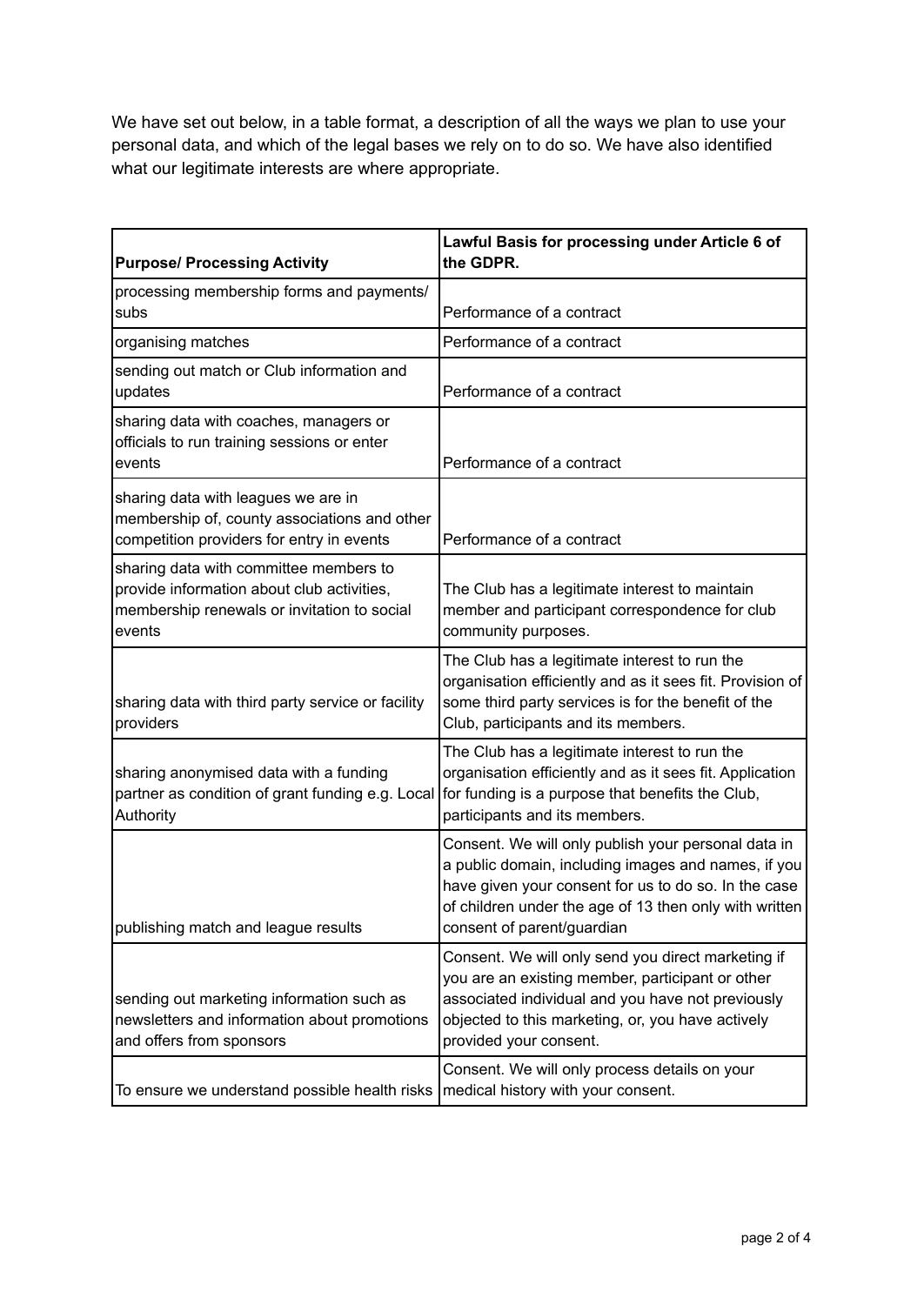#### Who we share your personal data with

When you become a member of the Club, your information, if you are a coach or volunteer, will be or if you are another participant may be (depending upon which league(s) your team plays in) entered onto the Whole Game System database, which is administered by the FA. We also pass your information to the County FA and to leagues to register participants and the team for matches, tournaments or other events, and for affiliation purposes.

We may share your personal data with selected third parties, suppliers and sub-contractors such as referees, coaches or match organisers. Third-party service providers will only process your personal data for specified purposes and in accordance with our instructions.

We may disclose your personal information to third parties to comply with a legal obligation; or to protect the rights, property, or safety of our participants, members or affiliates, or others.

The Club's data processing may require your personal data to be transferred outside of the UK. Where the Club does transfer your personal data overseas it is with the sufficient appropriate safeguards in place to ensure the security of that personal data.

# Protection of your personal data

We have put in place appropriate security measures to prevent your personal data from being accidentally lost, used or accessed in an unauthorised way, altered or disclosed.

# How long we hold your personal data

We keep personal data on our participants and members while they continue to be a participant or member or are otherwise actively involved with the Club. We will delete this data within three months after a participant or member has left or otherwise ended their membership or affiliation, or sooner if specifically requested and we are able to do so. We may need to retain some personal data for longer for legal or regulatory purposes. The personal data that is stored on Whole Game System is subject to their privacy policy so we advise you review that policy together with this notice. If you would like your personal data to be deleted from Whole Game System then please contact them.

# Your rights regarding your personal data

As a data subject you may have the right at any time to request access to, rectification or erasure of your personal data; to restrict or object to certain kinds of processing of your personal data, including direct marketing; to the portability of your personal data and to complain to the UK's data protection supervisory authority, the Information Commissioner's Office about the processing of your personal data.